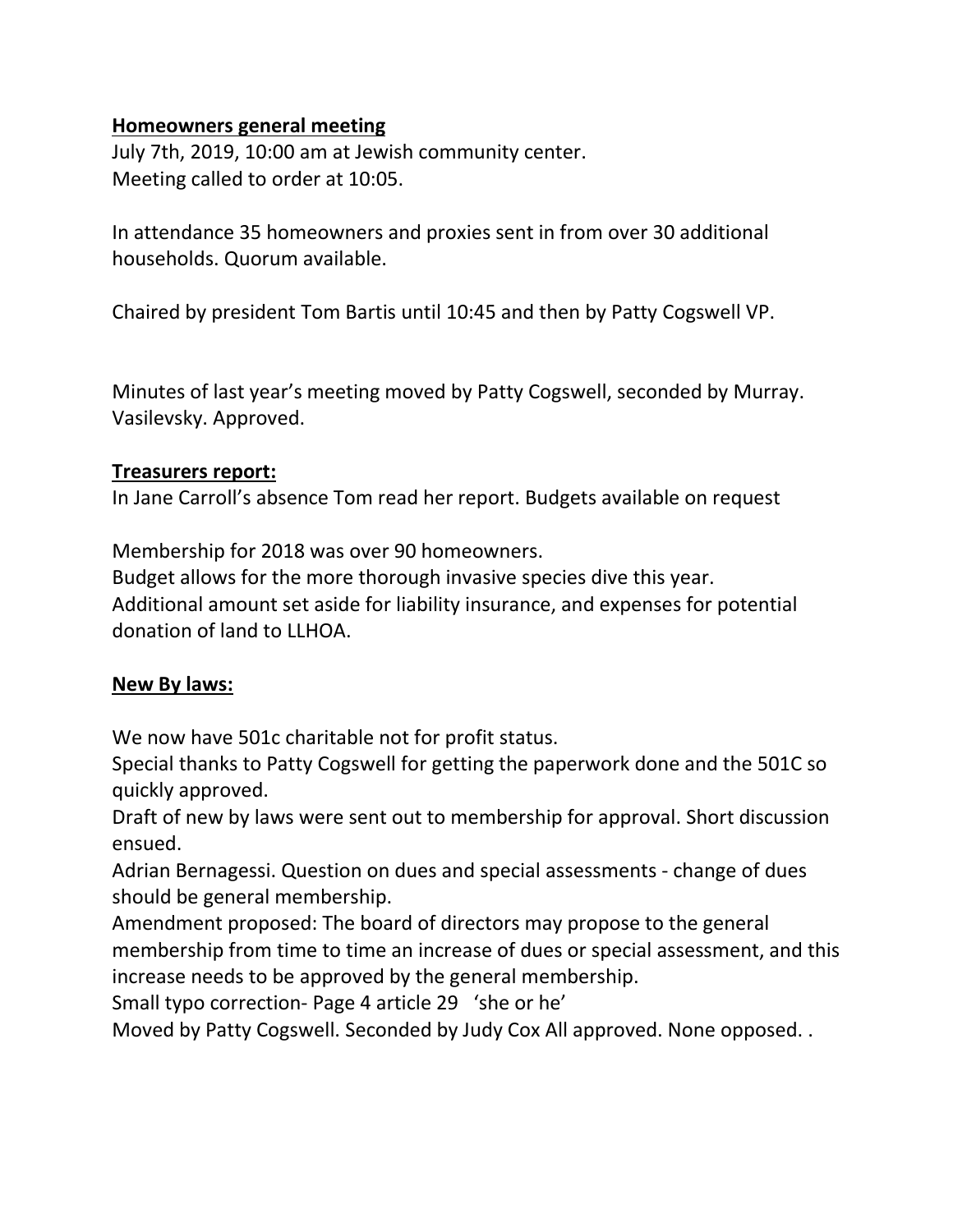# **Land donation,**

Tom explained that a group of homeowners who wish to remain anonymous, would like to buy from Loon Gulf the land including the beach from Happy Days, around twin pines and all the way to the boat launch area. They would then donate to the LLHOA all the beach and boat launch as well as a 50 foot strip of shoreline from end of beach to the boat launch. This would be dependent on the survey results and APA approval Discussion ensued on liability, financial responsibility. Tom Bartis explained that there should be no property taxes as we are now a 501c corporation.

In our budgets, the LLHOA has allowed going forward increases for the liability insurance and to include insurance for land ownership.

As well, we have been doing the maintenance without legal rights all these years anyways so we don't foresee major increases in costs.

Proposal by Patty Cogswell, that, assuming the survey plan and APA approval, we accept donation of beach land, and Murray Vasilevsky seconded to approve.

Vince Pagano asked about need for additional liability question and explanation on servitude or the original owner- donors, and exclusive rights of passage for all those with beach right access.

Association will respect exclusive rights to deed holders with beach rights and not allow outside users.

Questions on existing docks in the area and do they get grandfather rights? Judy Cox asked-Can't we allow nice docks and make it nice so it gets enjoyed by all the homeowners. These questions to be reviewed by the legal committee after the survey plan and before final acquisition.

Brenda Gewurz and Murray Vasilevsky added that servitude should restrict building of any permanent structures on the land donated and with servitude to the donors.

Deeded rights now but with longer shoreline APA bylaws should be allowing more owners. Access to beach restricted to those with deeded rights.

Passage allowed as an easement for beach users and owners. This is not a public beach- rights are for those with deeded rights only.

Murray moved that we accept approval of sale subject to APA and survey etc. with a restriction on permanent structures, David Wechsler seconded. Unanimously approved.